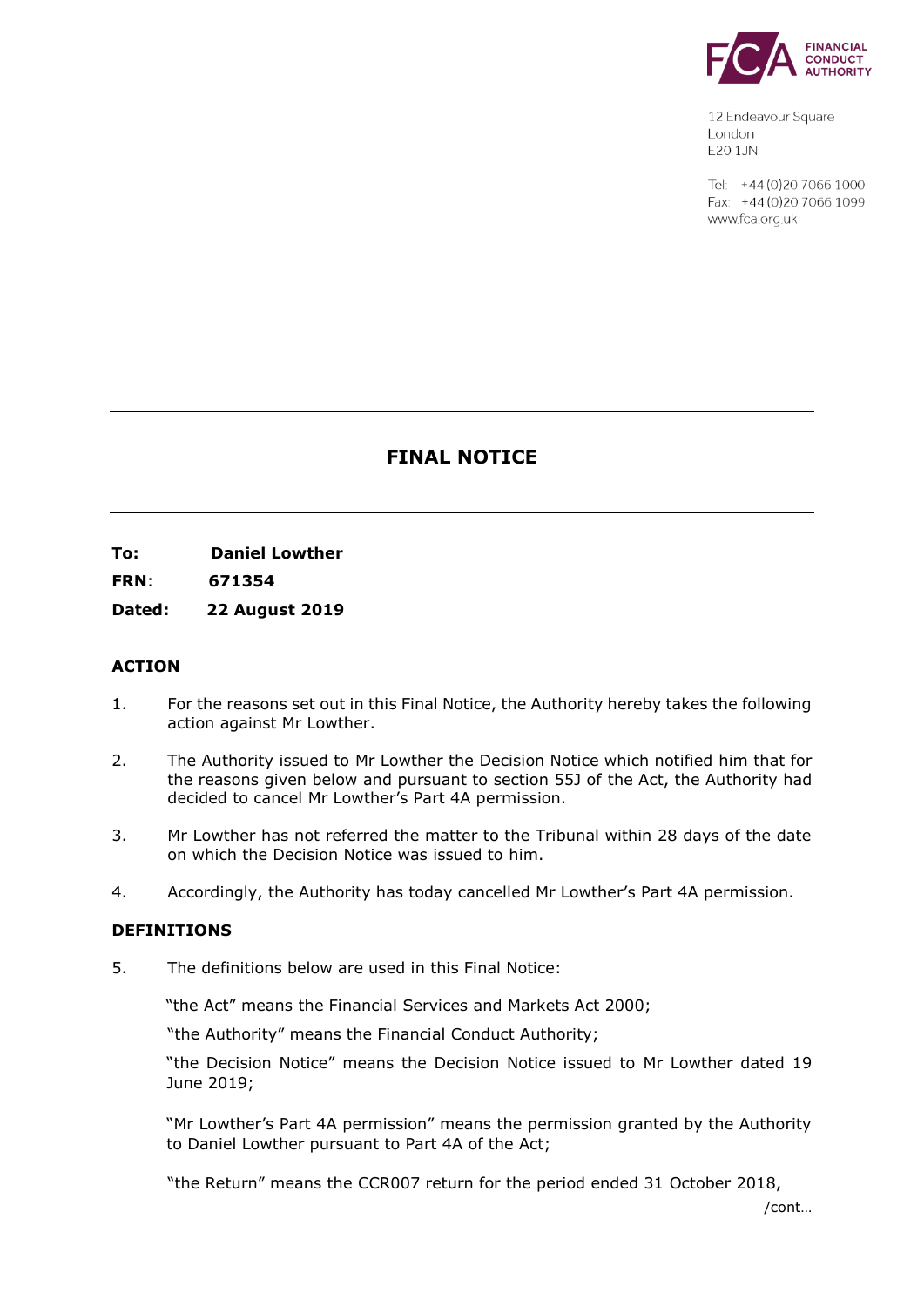which Mr Lowther was due to submit to the Authority by 12 December 2018;

"the suitability Threshold Condition" means the Threshold Condition set out in paragraph 2E of Schedule 6 to the Act;

"the Threshold Conditions" means the threshold conditions set out in Schedule 6 to the Act;

"the Tribunal" means the Upper Tribunal (Tax and Chancery Chamber); and

"the Warning Notice" means the Warning Notice issued to Mr Lowther dated 21 May 2019.

## **REASONS FOR ACTION**

- 6. On the basis of the facts and matters and conclusions described in the Warning Notice and in the Decision Notice, it appears to the Authority that Mr Lowther is failing to satisfy the suitability Threshold Condition, in that the Authority is not satisfied that Mr Lowther is a fit and proper person having regard to all the circumstances, including whether Mr Lowther managed his business in such a way as to ensure that his affairs were conducted in a sound and prudent manner.
- 7. This is because Mr Lowther has failed to comply with the regulatory requirement to submit the Return. Mr Lowther has not been open and co-operative in all his dealings with the Authority, in that Mr Lowther has failed to respond adequately to the Authority's repeated requests for him to submit the Return, and has thereby failed to comply with Principle 11 of the Authority's Principles for Businesses and to satisfy the Authority that he is ready, willing and organised to comply with the requirements and standards under the regulatory system.
- 8. These failures, which are significant in the context of Mr Lowther's suitability, lead the Authority to conclude that Mr Lowther has failed to manage his business in such a way as to ensure that his affairs are conducted in a sound and prudent manner, that he is not a fit and proper person, and that he is therefore failing to satisfy the Threshold Conditions in relation to the regulated activities for which Mr Lowther was granted a Part 4A permission.

#### **DECISION MAKER**

9. The decision which gave rise to the obligation to give this Final Notice was made by the Regulatory Decisions Committee.

## **IMPORTANT**

10. This Final Notice is given to Mr Lowther in accordance with section 390(1) of the Act.

## **Publicity**

11. The Authority must publish such information about the matter to which this Final Notice relates as the Authority considers appropriate. The information may be published in such manner as the Authority considers appropriate. However, the